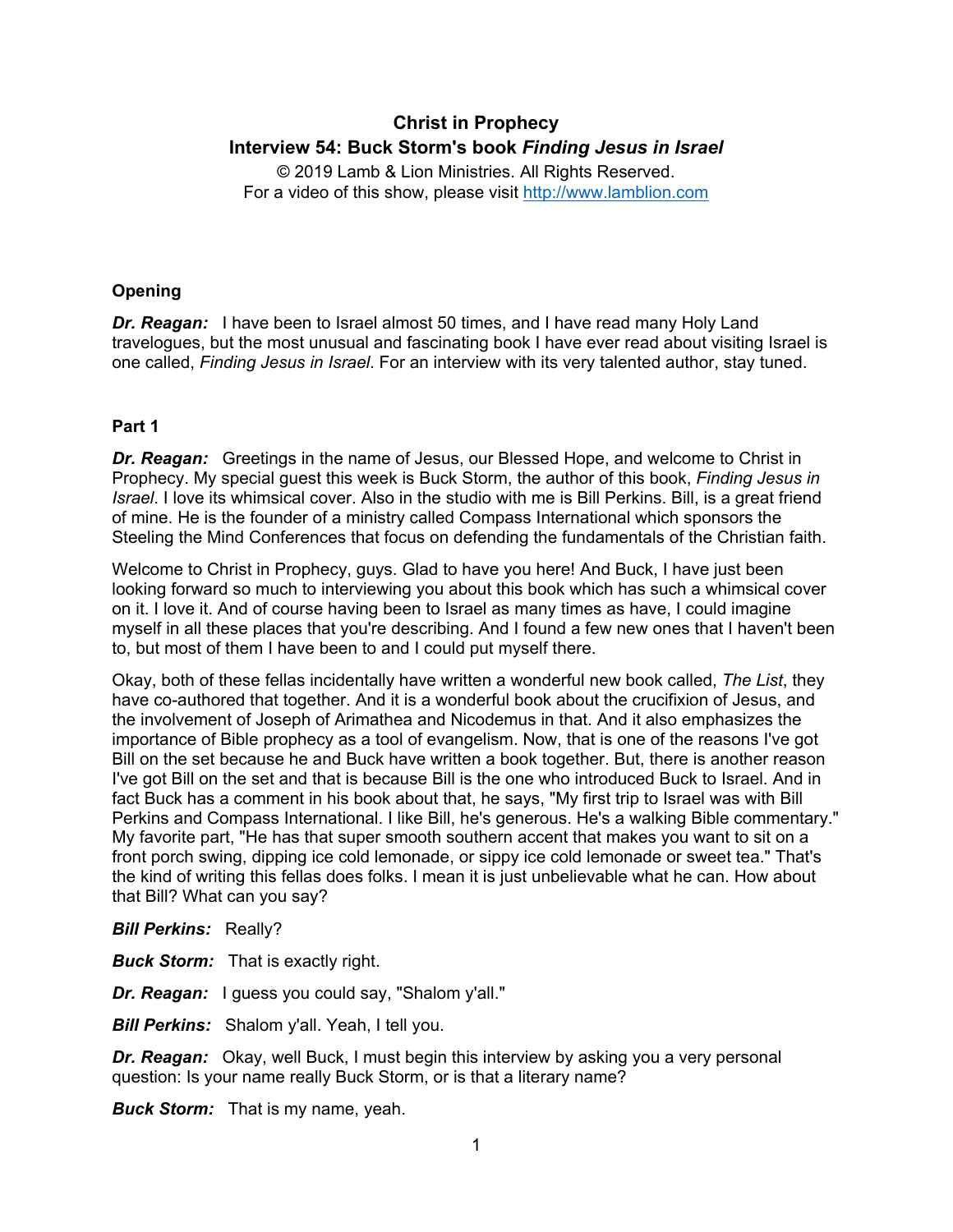*Dr. Reagan:* Well, it is a great literary name.

*Buck Storm:* Well thank you.

*Dr. Reagan:* Be a great name for a movie star. I mean that's a great name. So your mom came up with that, huh?

*Buck Storm:* That's right.

*Dr. Reagan:* Okay. Well, Buck I have often heard that it's said that a pilgrimage to Israel converts the Bible from black and white into Technicolor. What do you have to say about that?

**Buck Storm:** Well, I think it's really true. You know we can imagine things. We can read about things. From the time, many of us went to Sunday school we've seen the flannel graph of Noah's Ark, you know. But when you actually set foot in the land, and you walk the land, yeah you see where this valley is in conjunction with this mountain. And you walk the streets of Jerusalem. You walk the steps up to the temple that you know Jesus stood on.

## *Dr. Reagan:* Right. Right.

**Buck Storm:** You know you would go to Caesarea Philippi and you stand where Jesus asked the question: "Who do men say that I am?" Those things stick in your mind. And when you go back to the Scripture you never read the Bible the same.

*Dr. Reagan:* Well, Bill you take a lot of groups to Israel just like we do, and I know that when you take those groups that you can just see them their eyes enlightening, understanding things they never understood before. Because you know before you go to Israel Capernaum is a word on a page. But after you've been there, you've been. You've seen it. You've smelled it. You've tasted it. And you get a sense of distance; of how far Capernaum is from Jerusalem. Which you don't have before. Talk about going to Israel.

**Bill Perkins:** You know I think--I took my seven year old, and I was a little, felt like it was kind of an expense, and was worried that I had done the wrong thing. And when we got back home from Israel we are doing our Bible studies and we were going through the book of the Gospels. And it got to a point where Jesus had just been resurrected from the dead. And He said to His disciples, "Meet me in Galilee." And she looked up at me, as a seven year old, and said, "Way up there?" And I was like, ah, it was worth the trip.

*Dr. Reagan:* It was worth the trip.

*Bill Perkins:* Because she got the perspective. And that's what happens to people. You understand where things are. And you understand the Temple Mount. And you understand the Garden of Gethsemane, and the Mount of Olives, and Caesarea, and all those things in driving around the Sea of Galilee and all that. And it just sticks with you forever.

*Dr. Reagan:* That's right. Well, Buck, your first introduction to Israel was with a formal tour. But then you decided to go back on your own with a friend, and also with a group of friends. You've done several trips back on your own where you really ventured off the beaten path. Stayed at hostels, where you know you got to fight the cockroaches, and the bathroom is all the way down the hall where everybody uses the same one. This book is full of interesting stories about off the path places that you visited and very colorful characters that you visited. Tell us a little bit about visiting Israel off the beaten path.

*Buck Storm:* Well you know to get a sense of a country it's always good to step out and talk to people. And kind of see what a place has to offer. And I remember one of my favorite interactions was a guy, and I write about it in the book, is a guy on the boardwalk in Tiberius.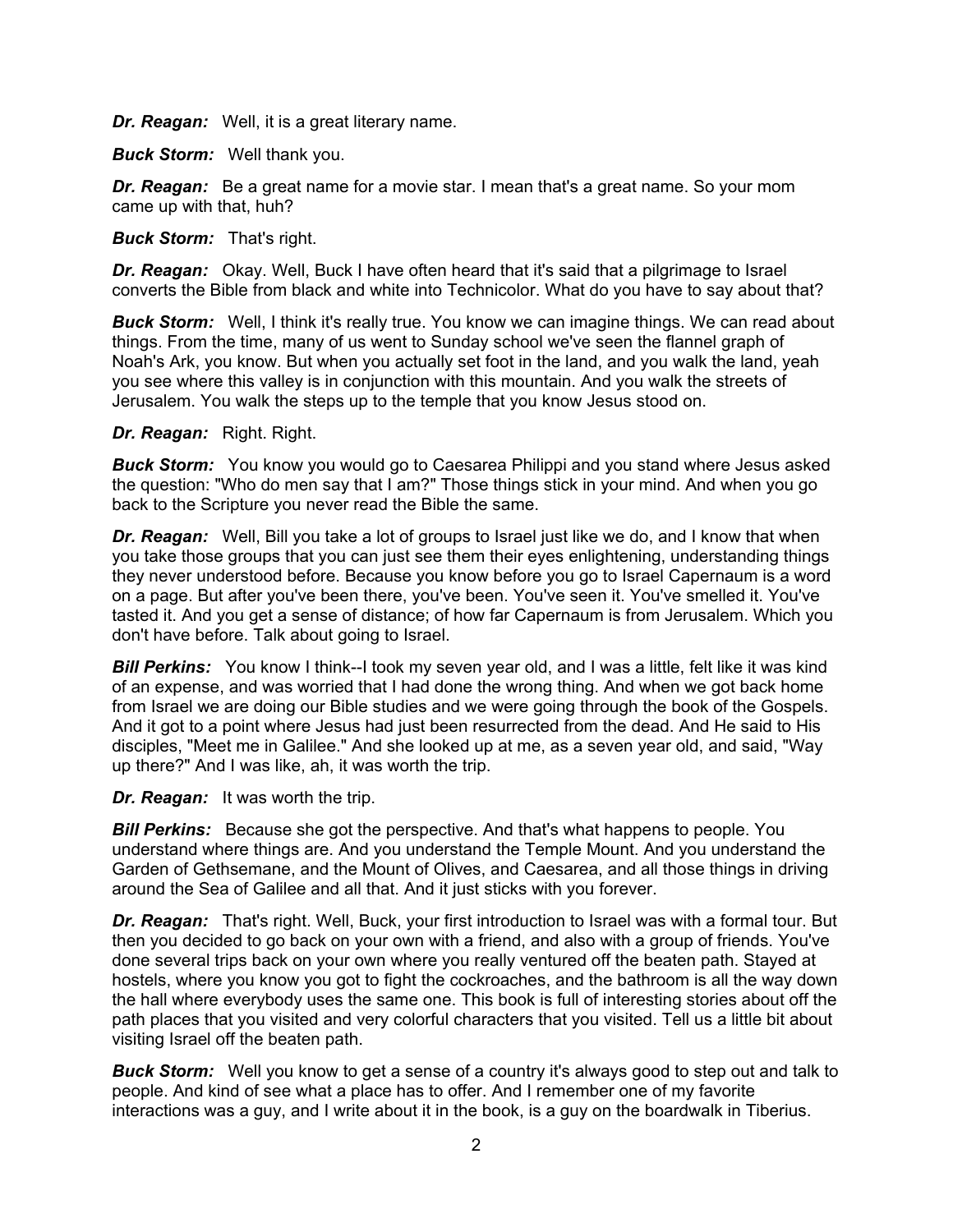And I just walked out of an ice cream shop. My wife was off shopping. It was nighttime. And this kind of wild looking Jewish guy, his hair was kind of askew, and you know he came walking up and he is holding up two fingers and shouting, "Two things," at me. He's just saying, "Two things. Two things."

*Dr. Reagan:* He's a scary guy.

*Buck Storm:* Yeah. And I'm going, "Two things?" And so he comes up and he says, "Two things you can't mention if we are going to have this conversation." And I'm thinking, so we are having a conversation? You know? Okay, I'm in. I'm here. He says, "Clinton, and Obama, you can't mention those two things."

*Dr. Reagan:* He assumed all Americans supported them.

*Buck Storm:* Apparently. So I said, so I of course I went I said, "Well, so is that Bill or Hillary that I can't mention?" He said, "Either one." I said, "Well, that is technically three things." So, we debated about how many things we weren't going to mention. But you know things like that where you just have these immediate conversations with people.

*Dr. Reagan:* Well, Buck your book is full of 30 brief stories about experiences in Israel. And each one of these stories ends with a profound spiritual insight. That's one of the things I love about this book. And I want to give people a taste of it. So, let's go to one of your chapters, chapter titled, "A Little Angel Offers Little Sins," and let's read the section at the end. But before you read that section what do you mean a little angel offers little sins?

*Buck Storm:* Well, you know I wrote, when I set out to write this book. I was asked to write the book. I didn't want to write another you know theological, you know dissertation on Israel, or political, I wanted to get into the people. And I read an article awhile back about a guy who had seen one of the tart cards that you see sometimes in some of the tourist cities; Tel Aviv, you know Eilat. That they will go out and litter the ground with these pictures, of basically prostitutes; provocatively dressed women. And one of the cards said, "A little angel offers little sins." And it broke my heart. It literally broke my heart because I've got a daughter. You know? And so I was out one morning very early I left one of the hostels that you're talking about on the shores of the Mediterranean in Tel Aviv, and was walking around just looking at these tart cards. And I wanted to tell that story. You know I wanted to tell the story that Israel is a wonderful place. And Israel is a chosen place. But Israel is also human. And what Israel really is, is the story of God's interaction with mankind, at its very heart. So, that's why I wanted to tell the story.

*Dr. Reagan:* Okay, let's read the last section of that chapter about the prostitutes.

*Buck Storm:* Sure. "We are weak, but God will be God, He can't change. His eyes are on the sparrow, and on the lowest sinner. On the mountain tops and in the valleys through the miles, He is there offering love before we ask. He rejoices in our joy. He weeps in our pain because He knows what it is to suffer. When we can't take another step He smiles, and should we choose He will pick us up and carry us in his arms. And He is there where red light burns on a narrow dark Tel Aviv street. His heart is broken to pieces for a little angel. Please pray for her.

*Dr. Reagan:* Wow. Doesn't that move you, Bill?

## *Bill Perkins:* Whoa.

*Dr. Reagan:* Well, let's go to another example. You have a chapter in here titled "The Climb" and this is about you and a group of guys who are just driving around Israel. And you suddenly you are in the Golan Heights and you've got this steep hill to go up. And all of a sudden here's a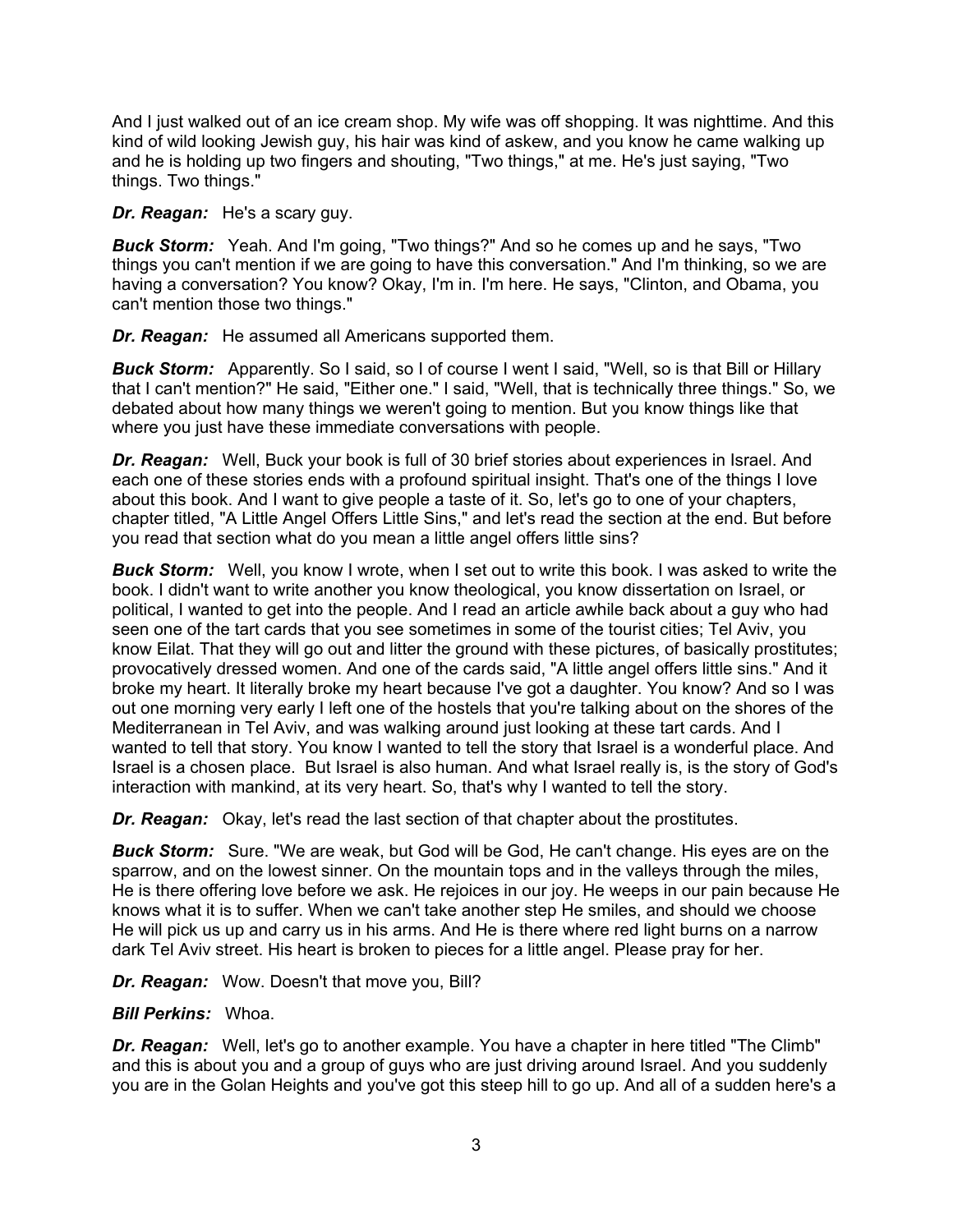hundred bicyclers in front of you, and you can't get around them; and you just got to go ten miles an hour up that hill, and it takes you 45 minutes to get up there.

*Buck Storm:* Yeah, get comfortable.

*Dr. Reagan:* And then they're gone, and you're on your way. But then later you stop at a café and there are the bicyclers. And you got to have a cup of coffee, and you sat down and you meet this very unusual fella. And I want you to tell us a little about that, and then read to us the ending of that chapter.

**Buck Storm:** Yeah, we actually stopped for ice cream, we pulled off the road, but I wandered into a little coffeehouse there. So, I was kind of alone in that one. And I saw one of the guys sitting there that had been on the bicycle. And so I thought I would try to strike up a conversation with him, which proved not very easy to do. He was not really interested in having a conversation with me. But we did talk a little bit. And his English was a little broken. But, you know when I think back on the trips I've had to Israel that was one of the most profound conversations I think I've had. You know it wasn't a warm fuzzy--

*Dr. Reagan:* Even though he didn't want to talk with you?

**Buck Storm:** No, it wasn't a warm fuzzy conversation. But, he really left me with some insight.

**Dr. Reagan:** Well, let's read about that. On page 225 starting with that last sentence there.

*Buck Storm:* "He exemplified the dogged strength of these people, this nation. Babylon to Auschwitz to ISIS, the Jews have done more than survive. They have fought. They have lived. They might not feel that they are guaranteed another five minutes, but if they get them they are going to wring every ounce of life out of them. Joy, pain, and everything in between. They will get on their bikes and conquer the hill. Along the way they will pass no rest stops, or big ball of twines. And no Wall Drug Store. And at the end of the ride they'll pay for their coffee." I said that, you know I started that chapter because talking about America a little bit. You know we have the American dream here and it kinds of rolls on Los Angeles to New York. And I talked a little bit about the road trips in America. Passing the big ball of twine. And Wall Drug there is always a free cup of coffee waiting for you. We always have the future to look forward to. But the Jews really if you look at Israel from their very inception have never been guaranteed physically, from a worldly stand point another five minutes. So, they live in the immediate. I love what that guy said, one thing he said--I said, "It looked like a tough climb." I said, "I saw you on the hill, it looked like a tough climb." And he looked me in the eye and he said, "This is Israel man, everything is a tough climb."

## *Bill Perkins:* Wow.

*Dr. Reagan:* You know that reminds me of what happens when I take groups to Israel by the end of the trip they're all saying, "Boy, we'd like to move here. We'd like to live here." And the guide always says, "No, it's one thing to be a tourist. It is another thing to live here. Living here is tough."

*Buck Storm:* Yeah.

*Dr. Reagan:* And it is.

*Buck Storm:* Absolutely.

*Dr. Reagan:* I mean you have to pay taxes that are beyond anything you can imagine because you've got one of the smallest nations in the world with a big military. You have to put up with a lot of constant threats of missiles coming in and that sort of thing. It is just a tough place to live.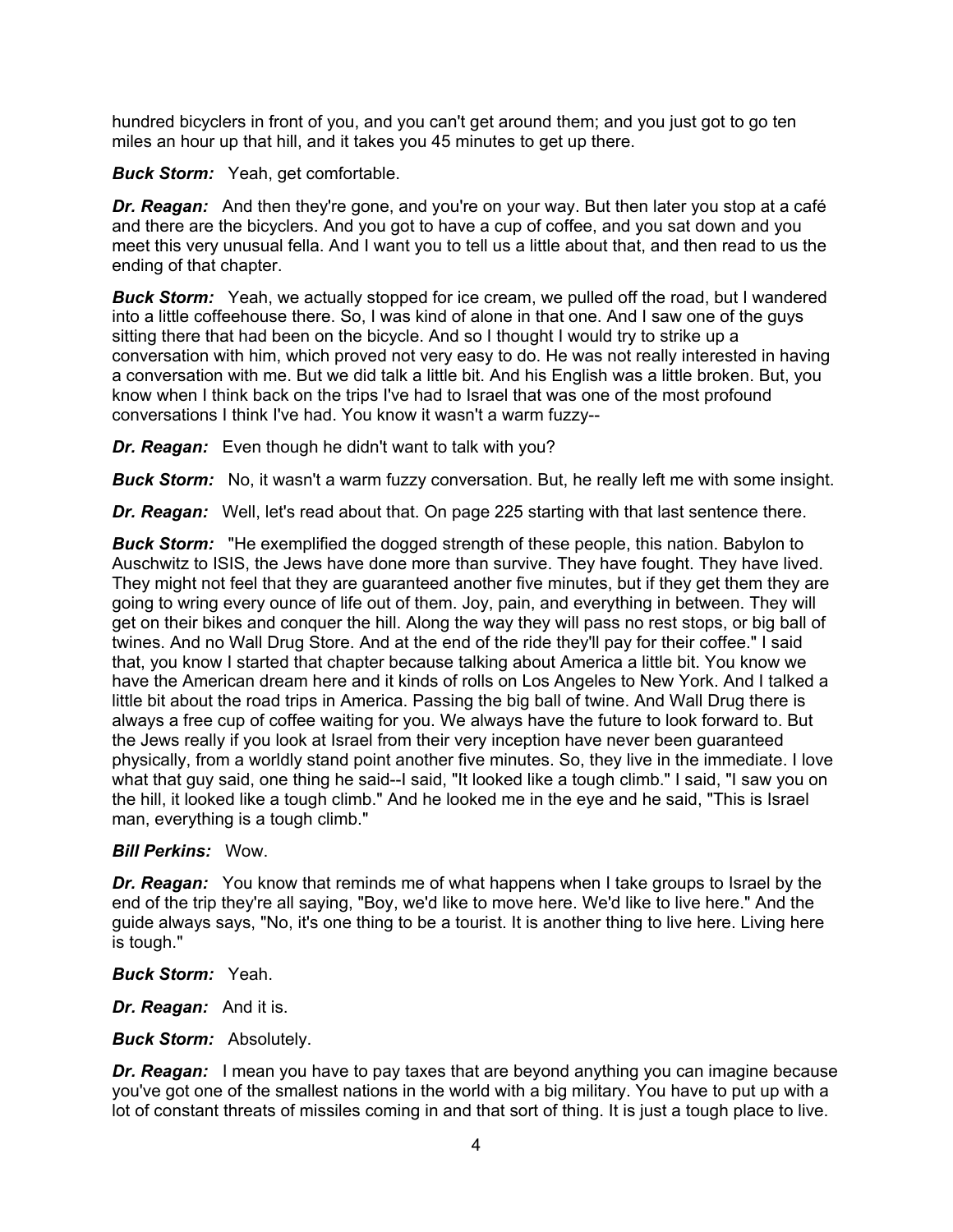*Buck Storm:* Absolutely. Yeah.

**Dr. Reagan:** And you really have to--I admire the tenacity of the Jewish people. How about you Bill?

**Bill Perkins:** And they all have bomb shelters. They all know where to go when they hear the sirens, you know the incoming missiles.

*Dr. Reagan:* And yet they continue to come from all over the world because God is drawing them back. It says in the Psalms that He has put the highway to Zion in their hearts. And He has suddenly triggered that, and they all feel a desire to go back.

*Bill Perkins:* And you're right, God says, "I will bring you back." And that's what He's doing.

*Dr. Reagan:* Amen.

#### **Part 2**

*Dr. Reagan:* Welcome back to Christ in Prophecy and my interview with Buck Storm about the remarkable book, *Finding Jesus in Israel*. Buck, you have a chapter in here titled, "Bones" and it is all about the Mount of Olives where 70,000 Jewish graves are located. And you end that chapter with a very powerful observation that I'd like for you to read to us. I don't know if you want to say something to lead into that? But anyway what a scene that is when you stand on the Mount of Olives, you look out over all those graves. And of course the reason those graves are there is because it says in the book of Zechariah that when the Messiah comes He is going to come back to the Mount of Olives. Of course we are told that in the New Testament also in Acts chapter 1. And so Orthodox Jews want to be buried there because they believe they'll be the first ones to be resurrected.

**Buck Storm:** Yeah. Well, I'll read and they I'll say a little bit. "Israel is a miracle, because when it comes down to it God is not in the business of death. He is the giver of life. He is the breath of Adam, and He's an empty tomb. He is joy and life and eternity. Israel is impossible. An undisputable miracle on the modern stage. And Israel exists because God promised it would. I love that fact. I think of it every time I stand on stage and sing about Ezekiel's dry bones. If God could work this miracle of Israel against all worldly odds and dark spiritual forces, there is one thing I can take to the bank: His promises are true; they will not be denied. And God promises me He will never leave me, nor forsake me. He promises to complete the work He began in me. He promises that one day He and I will walk arm in arm through the canyons of eternity. And when the stars fade around us, suns burn out, the galaxies are nothing but a distant memory, hosts of angels will sing His praises still. And He will still love me, and I will still love Him. And, bones forgotten, our story will just be getting started."

*Dr. Reagan:* Wow. Well, you write like a poet.

*Buck Storm:* Well, thank you.

*Dr. Reagan:* Because you are a poet, and a song writer, and a musician. And I wish you could just sing some of that to us. It sings off the page. That is just so wonderful. Well, Buck you cover 29 to 30 different sites in the book. But you didn't write anything about Israel's most gut wrenching site, Yad Vashem, the Holocaust Museum. Is there a reason you didn't write about that?

**Buck Storm:** Yeah. You know you are the first person to ask me that question actually. I actually started to write about that more than once. I've been there several times. And as I got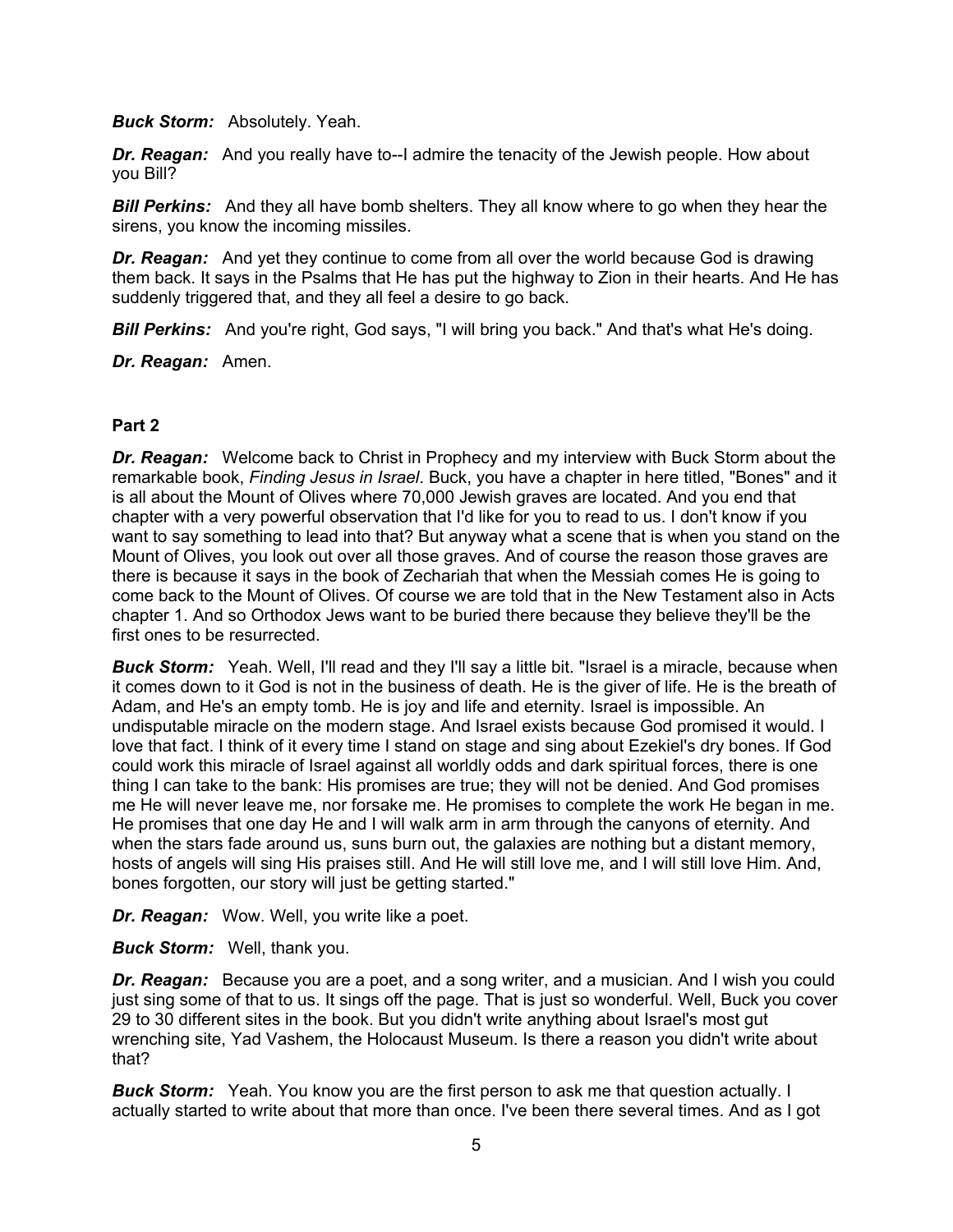into it I felt for me personally it wasn't my story to write. It's such a horrific event in the history of the world. And frankly, I felt like anything I could put down on page was trivializing what it was to actually be at that memorial, and to actually address that historical event. So, in the end I figured just for me personally it wasn't my business to write.

*Dr. Reagan:* Well, I want to share something with you. Back in 1987 I took a sabbatical. We started the ministry in '80 so that was the seventh year and the trustees asked me to take a sabbatical which meant I was not to hold any meetings that year. I was only going to do radio. And during that year I wrote my very first book. It's this book here called, "Trusting God: Learning to Walk by Faith." It is now in its third edition. Still going strong after all those years. And it's a book that we send to every one of our Prophecy Partners. When somebody signs up to be a Prophecy Partner they get a free copy of this book because it will give them a feel, a real feel of what this ministry is all about, and what we're doing.

And this is really a book of antidotal stories in which I tell stories about the ministry. And I have chapters like, "Walking by Faith," "Receiving Blessings," "Relying on Prayer," "Believing in Miracles," "Leaning on the Spirit," "Preaching with Power," and one of those chapters is "Walking in the Footsteps of Jesus." And I talk about experiences that I had in the Holy Land. And one of them focuses on Yad Vashem. And I want to read this to you. You've been reading to me. I want to read this to you. Okay.

So this was in 1984, very early in the ministry. And my mom and dad went on this trip, and my oldest daughter, Ruth, who was 23 years old, at that time. "When I visited Yad Vashem with the group that included my family members, everything seemed to go well until it was time to depart. We counted heads, and my daughter, Ruth, 23 years old, was missing. I started searching for her, but I couldn't find her anywhere–in the museum or outside the museum. I went through the museum a second time but still could not find her. As I was about to exit the second time I noticed a stairway was open that I'd rarely seen open during regular tourist hours. And I knew where it led because I'd been there several times. It led to a long, narrow, dark room where individual records are stored concerning every person who perished in the Holocaust. This is a research facility that is rarely visited by tourists. I went bounding up the stairs and peered in the dark room, and at the far end I could see a form of a person in the shadowy darkness. No one ever speaks above a whisper in this room, so I could not call out to see if it was my daughter. I walked to the other end and sure enough it was Ruth. She was standing there holding on to a display stand with both hands. The stand had a dime light on it. The light illuminated a sample document under glass. It showed the photograph of a little girl, ten years old. The document contained her vital statistics: place of birth, parents, home address, place of arrest, place of imprisonment, date and place of execution. It read in a matter of fact style. Ruth was weeping. I put my arm around her and hugged her. "Daddy," she whispered, "how could this happen?" I couldn't speak. We just stood there arm-in-arm, weeping together, staring at the picture of a child who represented six million of God's Chosen People."

#### *Bill Perkins:* Wow.

*Dr. Reagan:* It's an awesome place to visit.

*Buck Storm:* It is, yeah.

*Dr. Reagan:* And I have seen people who simply could not take it. They would run through it and run out. They just could not take it. And I remember in the old Holocaust Museum before they redid it, when you walked in one of the very first signs, very first pictures that you saw was a picture of a crucifix of Jesus on the outskirts of a town. And it was a large crucifix and above it was the name of the town, a German town, and under the name of the town in German it said,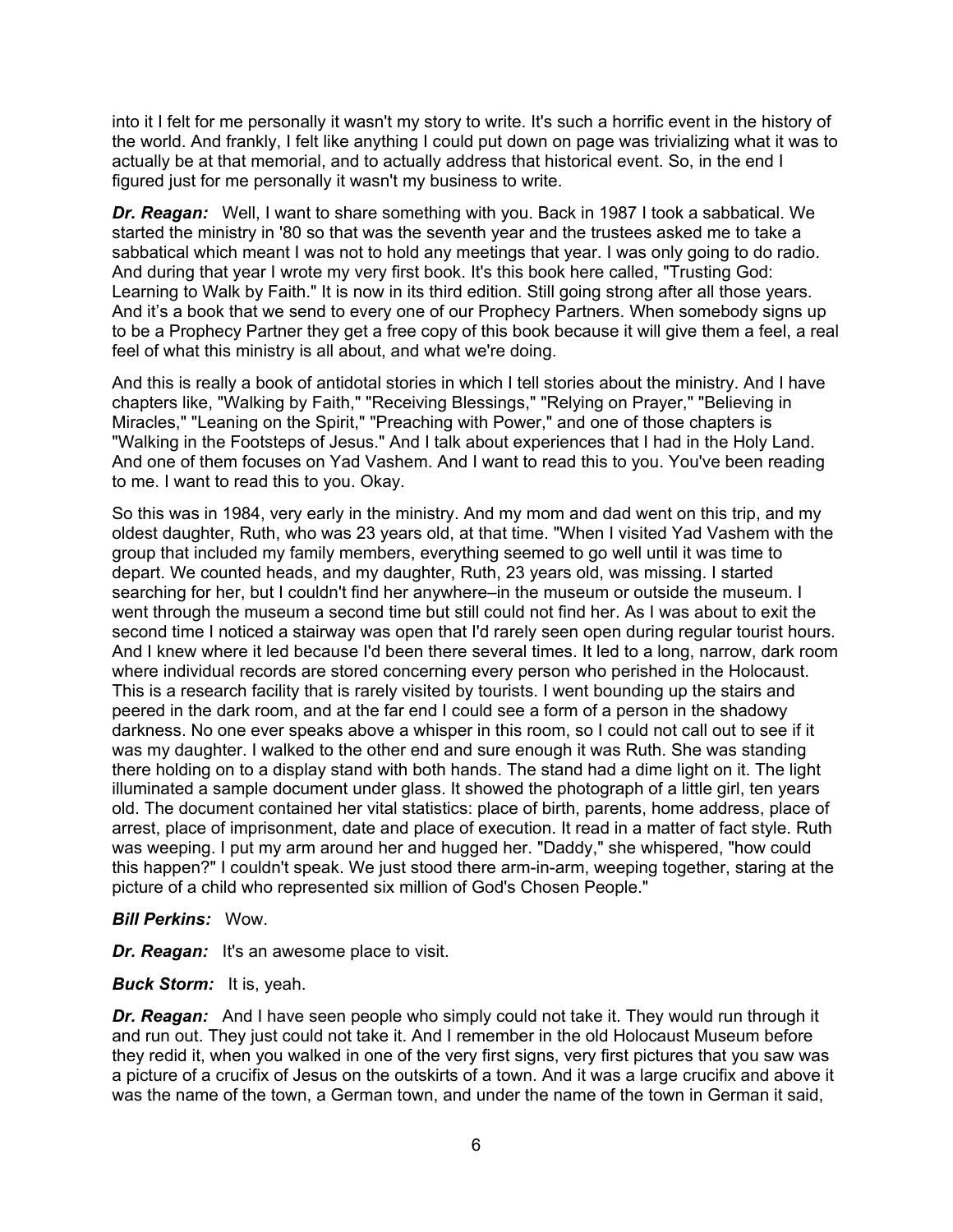"No Jews allowed." And here was Jew on a cross, but no Jews allowed in the town there in Germany.

## *Bill Perkins:* Wow.

*Dr. Reagan:* Bill, tell us about some of your experiences over there that have touched you deeply.

**Bill Perkins:** I think that one of the things that, it's so moving to be in there. In fact they have what they call the Jerusalem Syndrome, that some people just its overwhelming. And I had a lady one time that we were on the Sea of Galilee and we were singing and she was getting into it. And it was so moving to her that she thought Rapture was happening. And she went up on the back of the ship and threw her passport in the water, and threw her wedding rings in the water, and threw her shoes in the water, and threw her arms up to be raptured. And of course she didn't get raptured, and then she was embarrassed. But those type things I mean Israel is a moving place. It captures your heart. And if you're not careful you can lose it over there emotionally.

## *Dr. Reagan:* What's your favorite site in Israel?

**Bill Perkins:** My favorite site is the top of the Mount of Olives where you can see so much in there. Where you can see Caiaphas' house, and you can see the Temple Mount, and you can see the Garden of Gethsemane, you can see where Jesus' was crucified. And it's a great place to do a Bible study. I mean it's the most, it's such a privilege to do a Bible study up there. What's your favorite place?

*Buck Storm:* You know that's like saying what's your favorite food? Sometimes, you know I've thought about that before because people have asked that before, sometimes it is Galilee, or maybe up north by Lebanon where you see the blossoms in bloom, or sometimes it's the desert. I love the desert. Honestly there's been times it has been sitting on the tarmac on the plane on the way home. You know just tired. But then when I land I'm ready to go back.

**Dr. Reagan:** You know it's interesting that you should mention that because quite often people who go to Israel with me will say, "Boy, I just love that trip. It was wonderful. I've never had anything like it. But I'll never go again because that airplane trip is just too awful, and too many hours on that plane. I can't stand it again." And within a year they are calling and saying, "When is your next trip to Israel?" It is kind of like a woman having a baby and she forgets about all the birth pains and everything and wants to have another one. But that has happened so many times. When I think about Israel I certainly think about standing on the Mount of Olives and looking out, because when you stand there if you have any spiritual discernment whatsoever you understand what Ezekiel says when he says, "This is the center of the world." This is it. This is the spiritual center of planet earth. This is where God came. This is where He is going to return. This is where He died. This is where He was resurrected. And you can just sense it in your spirit. And you know why that Satan inspires, if anybody gets close to the Temple Mount he inspires the whole world Press to condemn, whatever. But my favorite place is the Garden Tomb. I just love to go to the Garden Tomb. And I just love to sit there and meditate. And we love to take groups there and sing, and have a devotional about that. It's just something very special about that place.

**Bill Perkins:** When we take groups to Israel we give each of them a silver pendent that I designed and it is the garden entrance to the Garden Tomb. And its design it looks exactly like the Garden Tomb, for them to take home as a memento. They always wear it on that Garden Tomb day, girls do, but it reminds them of it. And we use it as an evangelism piece because people will ask a woman: "Where is that? What is that?" And I tell them, I said, "Just watch their